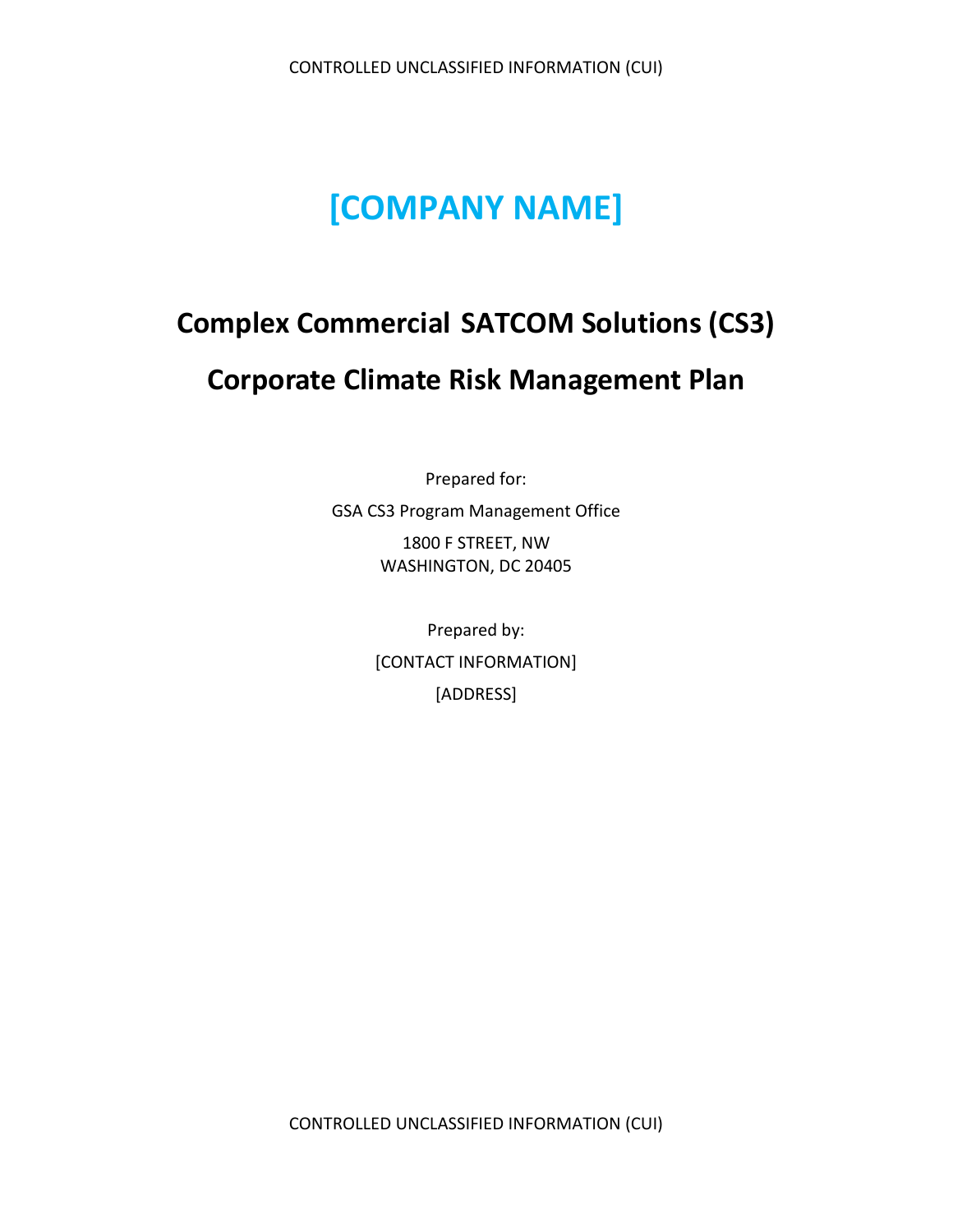#### VERSION HISTORY/CHANGE RECORD

| Change<br>Number                  | Person<br>Posting<br>Change | Change            | <b>Reason for Change</b>           | Page Number<br>of Change |  |  |  |  |
|-----------------------------------|-----------------------------|-------------------|------------------------------------|--------------------------|--|--|--|--|
| Initial Version - <date></date>   |                             |                   |                                    |                          |  |  |  |  |
| <b>Revision 1 - <date></date></b> |                             |                   |                                    |                          |  |  |  |  |
| $\mathbf{1}$                      | <name></name>               | <change></change> | <reason change="" for=""></reason> | <page></page>            |  |  |  |  |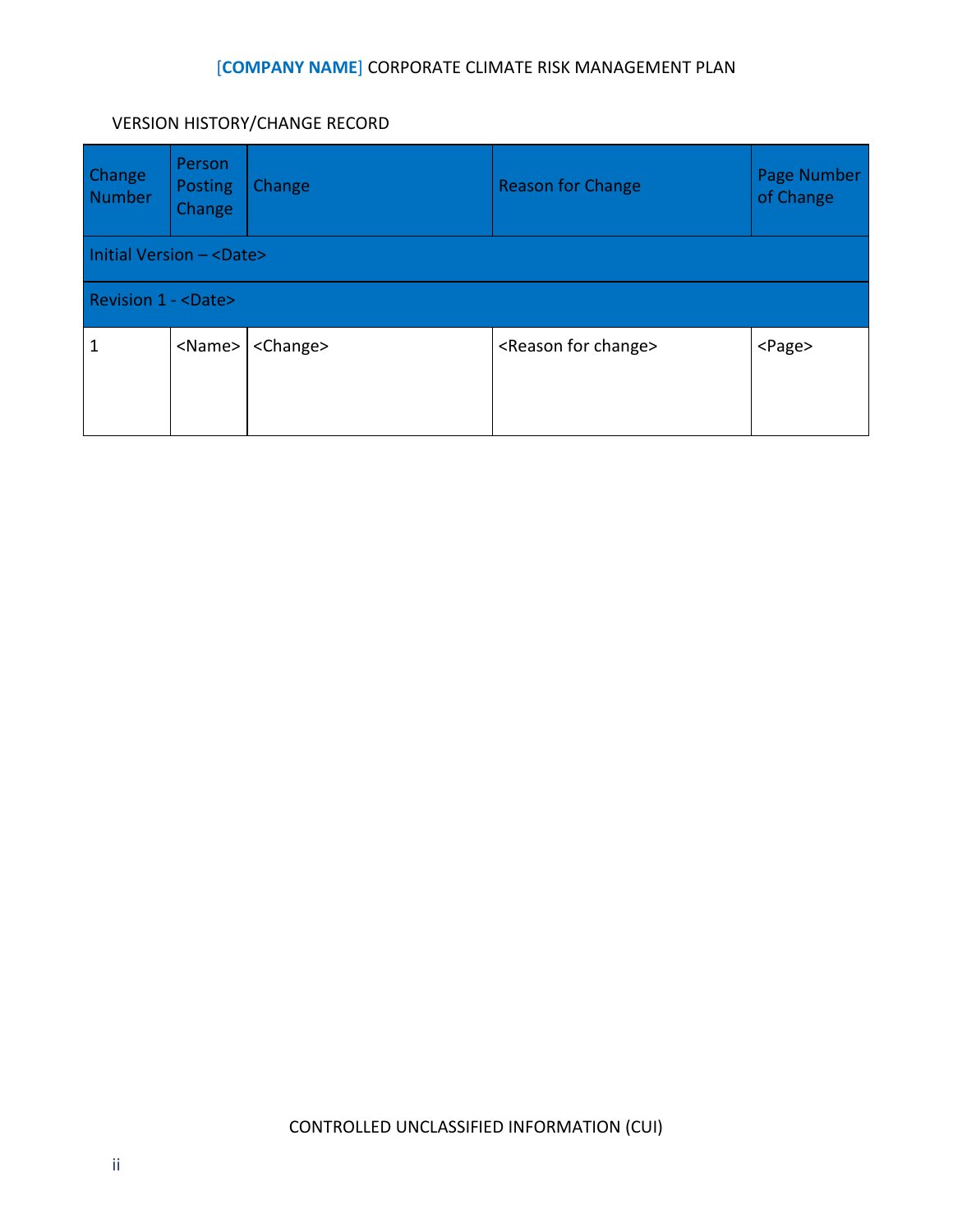#### [COMPANY NAME] CORPORATE CLIMATE RISK MANAGEMENT PLAN

# **Table of Contents**

| 3. |                   |                |                                                                            |  |  |  |  |  |
|----|-------------------|----------------|----------------------------------------------------------------------------|--|--|--|--|--|
|    |                   |                |                                                                            |  |  |  |  |  |
|    |                   |                |                                                                            |  |  |  |  |  |
|    |                   |                |                                                                            |  |  |  |  |  |
|    |                   |                |                                                                            |  |  |  |  |  |
|    | 1.1<br>1.2<br>1.3 | 1.3.1<br>1.3.2 | Other company positions with responsibility for Climate Risk Management  3 |  |  |  |  |  |

# **List of Figures**

|--|--|--|--|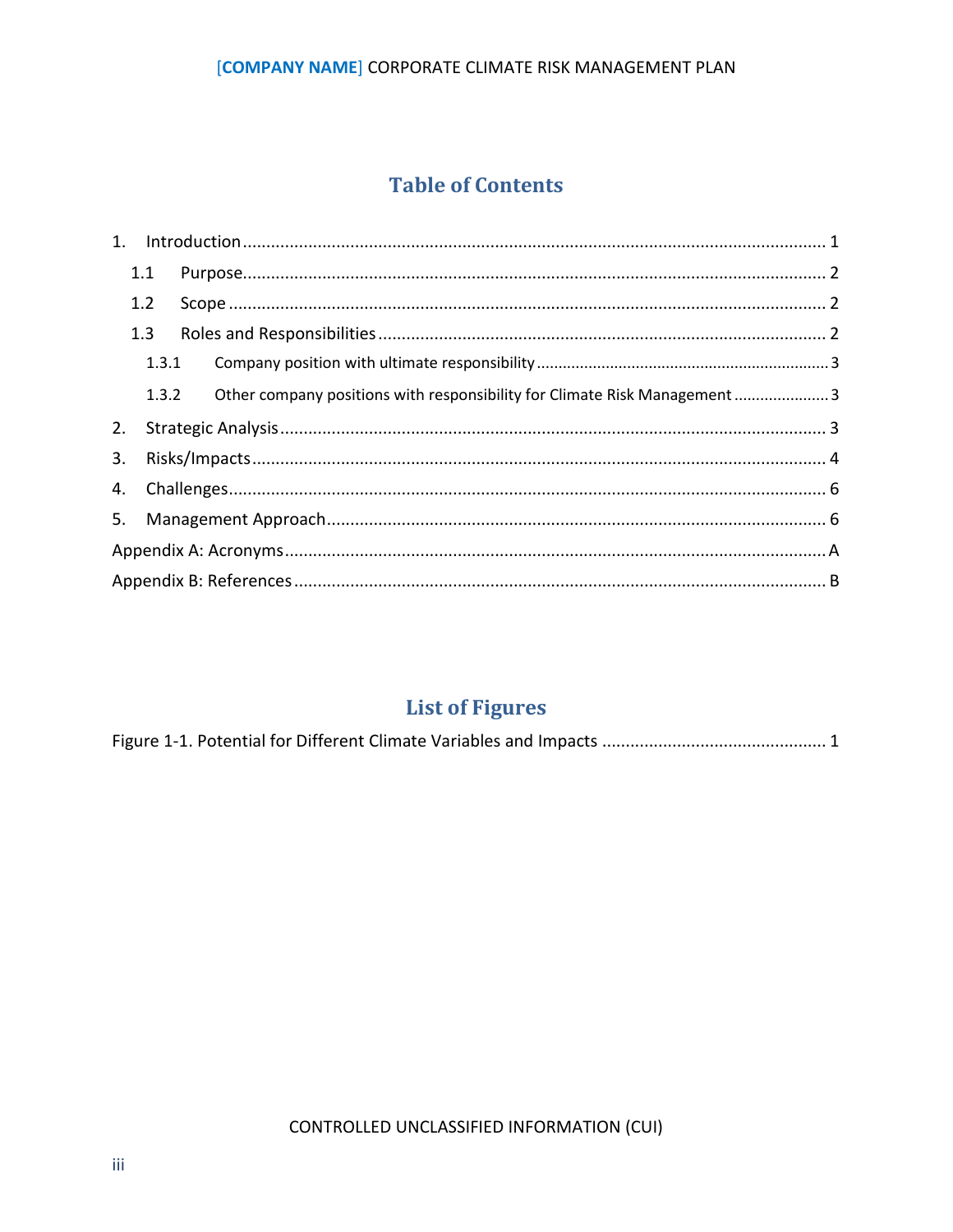# <span id="page-3-0"></span>**1. Introduction**

Executive Order (EO) 13514 "Federal Leadership in Environmental, Energy, and Economic Performance" (2009) and EO 13653 "Preparing the United States for the Impacts of Climate Change" (November 2013) directed Federal Government agencies to update their plans to integrate consideration of climate change into agency operations and overall mission objectives.

The General Services Administration (GSA) has a leading role in ensuring that the Federal Government is better prepared to cope with the consequences of climate change that present many serious risks for government operations. These risks include damage to facilities and equipment and disruptions to communications networks. A 20[1](#page-3-2)4 report prepared for  $GSA<sup>1</sup>$ presented information and data on climate change variability and impacts. Figure 1-1 (The low, medium, and high potential for different climate variables and impacts to have a negative impact on information and communications technology **(**ICT) infrastructure, including data centers (Engineering the future,2011) from this study (shown below) includes infrastructure associated with the design and operations of satellite communications services.

| ICT<br><b>INFRASTRUCTURE</b><br><b>AFFECTED</b> | High<br>temp |   | Low<br>temp |   | Water<br>table<br>rise |   | Sea<br>level<br>rise |        | Storm<br>surge |   | Prolonged<br>rainfall |    |   |        | Flood Drought Snow Extreme Electric |   |   |   | wind         |        | storm  |   | Frost |   | Fog          |   | Soil<br>shrinkage |   |
|-------------------------------------------------|--------------|---|-------------|---|------------------------|---|----------------------|--------|----------------|---|-----------------------|----|---|--------|-------------------------------------|---|---|---|--------------|--------|--------|---|-------|---|--------------|---|-------------------|---|
|                                                 | D            | P | D           | P | D                      | P | D                    | P      | D              | p | D                     | p  | D | P      | D                                   | P | D | p | D            | P      | D      | P | D     | P | D            | p | D                 | P |
| Telephone<br>exchanges                          | L            |   | L           |   |                        | U |                      | L      |                |   | L                     |    |   | U      |                                     |   | L |   |              | н      |        | L |       | L | L            |   |                   |   |
| Telephone poles                                 | L            |   |             |   | L                      | L | L                    | L      |                |   | Ł                     | L  | L | L      | L                                   |   | M | M | $\mathbf{H}$ | M      |        | L | M     | M | L            |   |                   | L |
| Satellite<br>earth stations                     | L            |   | L           |   | L                      | L | L                    | L      |                | L | L                     | L  | L | L      |                                     |   | M | M | H            | M      | M      | L |       | L | L            |   | └                 | L |
| Mobile base<br>stations                         | M            |   | Ł           | L | $\cup$                 | Ŀ | Ĺ                    | L      |                | Ĺ | Ĺ                     | Ĺ  | L | Ĺ      | $\overline{L}$                      |   | M | M | M            | L      | M      | Ĺ | Ĺ     | L | $\mathsf{L}$ |   |                   | Ł |
| Data centres                                    | M            | M | L           |   |                        | U | Ü                    | U      | U              | U | U                     | U. | н | $\cup$ | L                                   | L |   | L | L            | L      | M      | L | L     | L | L            |   |                   |   |
| Satellite-comms                                 | Ľ            | L |             |   | Ľ                      | Ľ | L                    | L      |                |   | L                     |    | L | L      | Ł                                   |   |   | L | L            | L      |        | Ł | L     | L | L            |   |                   | Ł |
| Satellite-gps                                   | L            | Ł |             |   | L                      | L | L                    | L      |                |   | L                     | L  | L | L      | L                                   | Ł |   | L | L            | L      | U      | Ł | L     | L | L            |   |                   | Ŀ |
| <b>Buried cables</b>                            | L            |   |             |   | $\cup$                 | U | L                    | L      |                | L | L                     | Ł  | U | U      | Ł                                   |   |   | Ľ |              | L      |        | L | L     | L | L            |   |                   | L |
| Ducts                                           | L            |   |             |   | U                      | U | L                    |        |                |   | L                     | L  | U | U      |                                     |   |   |   |              | L      |        | L |       | L | L            |   |                   | L |
| <b>Terrestrial RF</b><br>comms                  | L            | L | L           |   | L                      | L | L                    |        |                | L | L                     | L  | L | L      | L                                   | L | M | L | M            | L      | U      | U | L     | L | L            | L | └                 | L |
| Submarine comms                                 | L            | L |             |   |                        | L | U                    | $\cup$ |                |   | L                     | Ł  | L | L      | Ł                                   | Ł |   | L |              | L      |        | L | L     | L | L            | Ł |                   | L |
| Private<br>infrastructure                       | U            |   |             |   | U                      | U | U                    | L      |                |   | L                     | L  | M | L      |                                     |   |   | L | L            | $\cup$ | $\cup$ | L | L     | L | L            |   |                   |   |
| Core network                                    | L            |   |             |   |                        | L | L                    |        |                |   | Ł                     | L  | L | L      |                                     |   |   | L | L            | L      |        | L | L     | L | L            |   |                   | Ŀ |

D - equates to damage, Low, Medium, High

P - equates to probability, Low, Medium, High

<span id="page-3-1"></span>U - equate to unknown

### **Figure 1-1. Potential for Different Climate Variables and Impacts**

<span id="page-3-2"></span><sup>&</sup>lt;sup>1</sup> Climate Risks Study for Telecommunications and Data Center Services, Riverside Technology, Inc. and Acclimatise (2014)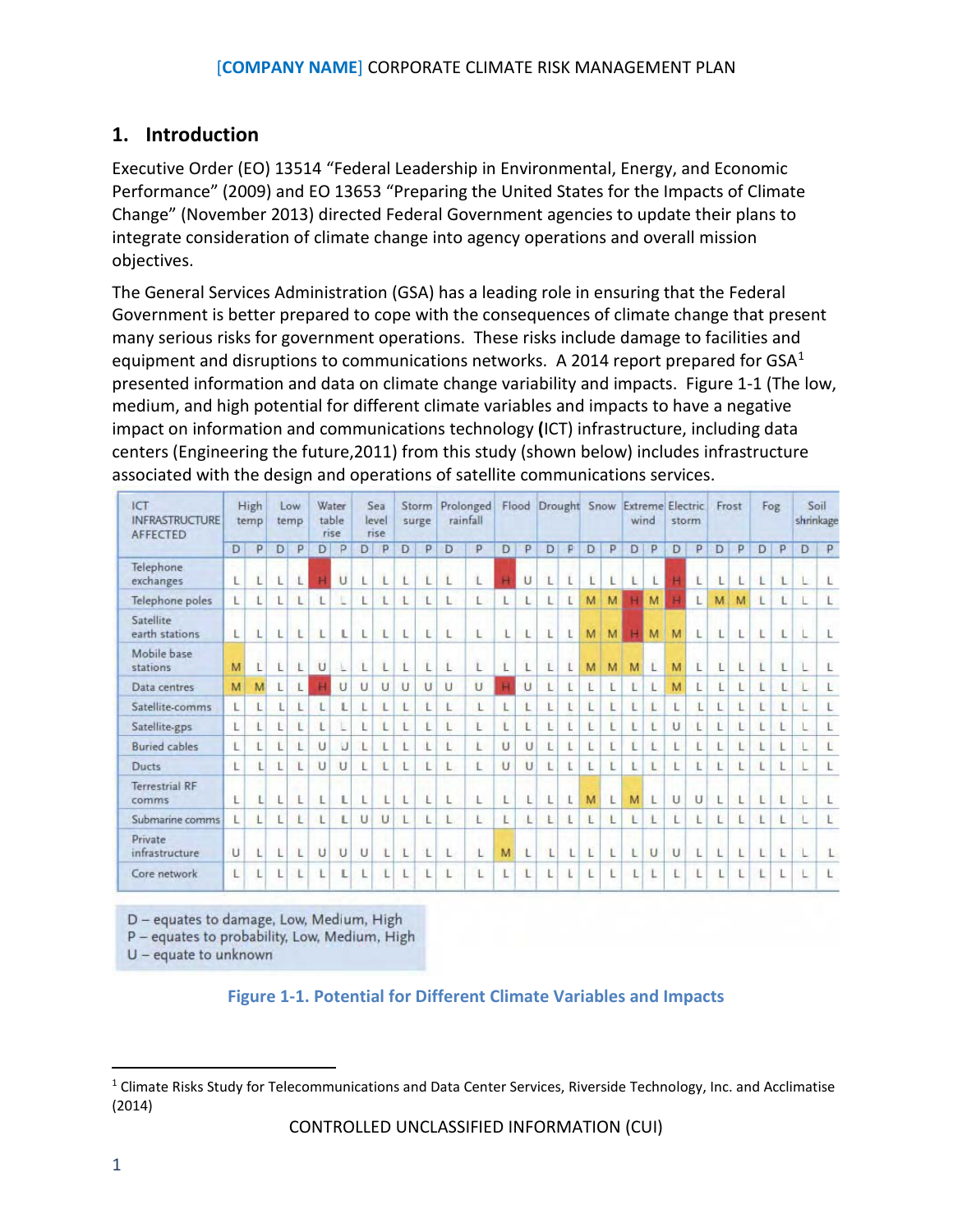The impact of gradual, incremental climate change on GSA's statutory mission is characterized differently from acute extreme weather incidents, which are handled reactively. Demand planning for changing climate risk factors supports the changing mission of the federal customers. GSA must be able provide services that are climate-resilient over time so that federal customers can operate at full capability.

The results of the Business Continuity Institute's November 2013 Supply Chain Resilience Survey, which covered 519 respondents from 71 countries, noted "the primary sources of disruption were unplanned IT or telecom outages, with 55% stating they experienced high or some impact from this type of disruption." These outages were ranked as the top cause of supply chain disruption for the financial and insurance services, professional services, public administration and defense, and information technology and communication services sectors. In addition, recent extreme weather events have caused significant costs to the telecommunications sector. For example, Superstorm Sandy in 2012 cost Verizon \$1 billion and was the single largest impact to its wire line infrastructure in its 100-year history**[2](#page-4-3)**.

# <span id="page-4-0"></span>**1.1 Purpose**

The Corporate Climate Risk Management Plan describes the <**Company Name**> approach for , identifying and addressing mitigation of, climate change risks to land based equipment and services associated with the design and operations of satellite communication services provided under the GSA Complex Commercial SATCOM Solutions (CS3) contract. The <**Company Name**> acknowledges the Corporate Climate Risk Management Plan is a post-award contract CS3 deliverable with the initial submission due 30 days after contract award and annual updates required.

### <span id="page-4-1"></span>**1.2 Scope**

The document discusses <**Company Name**> incorporates climate change adaptation strategies into risk-management programs to reduce property, infrastructure, and supply chain vulnerabilities. This includes identifying mission critical facilities, products and services, evaluating business operations and supply chains that may be vulnerable and anticipating needs that may arise from climate change. These climate change risks include sea level rise, extremes of temperature and precipitation, and increasing frequency and magnitude of intense storms.

### <span id="page-4-2"></span>**1.3 Roles and Responsibilities**

There are many roles associated with the Climate Risk Management process. System Owners for each information system are responsible for ensuring their respective systems utilized for delivery of COMSATCOM service have been evaluated for potential effects of Climate Risk. The following sections provide a high level description of the primary positions/roles within the organization who execute management and operational Climate Risk Management process responsibilities.

<span id="page-4-3"></span> <sup>2</sup> GSA 2014 Climate Change Risk Management Plan

CONTROLLED UNCLASSIFIED INFORMATION (CUI)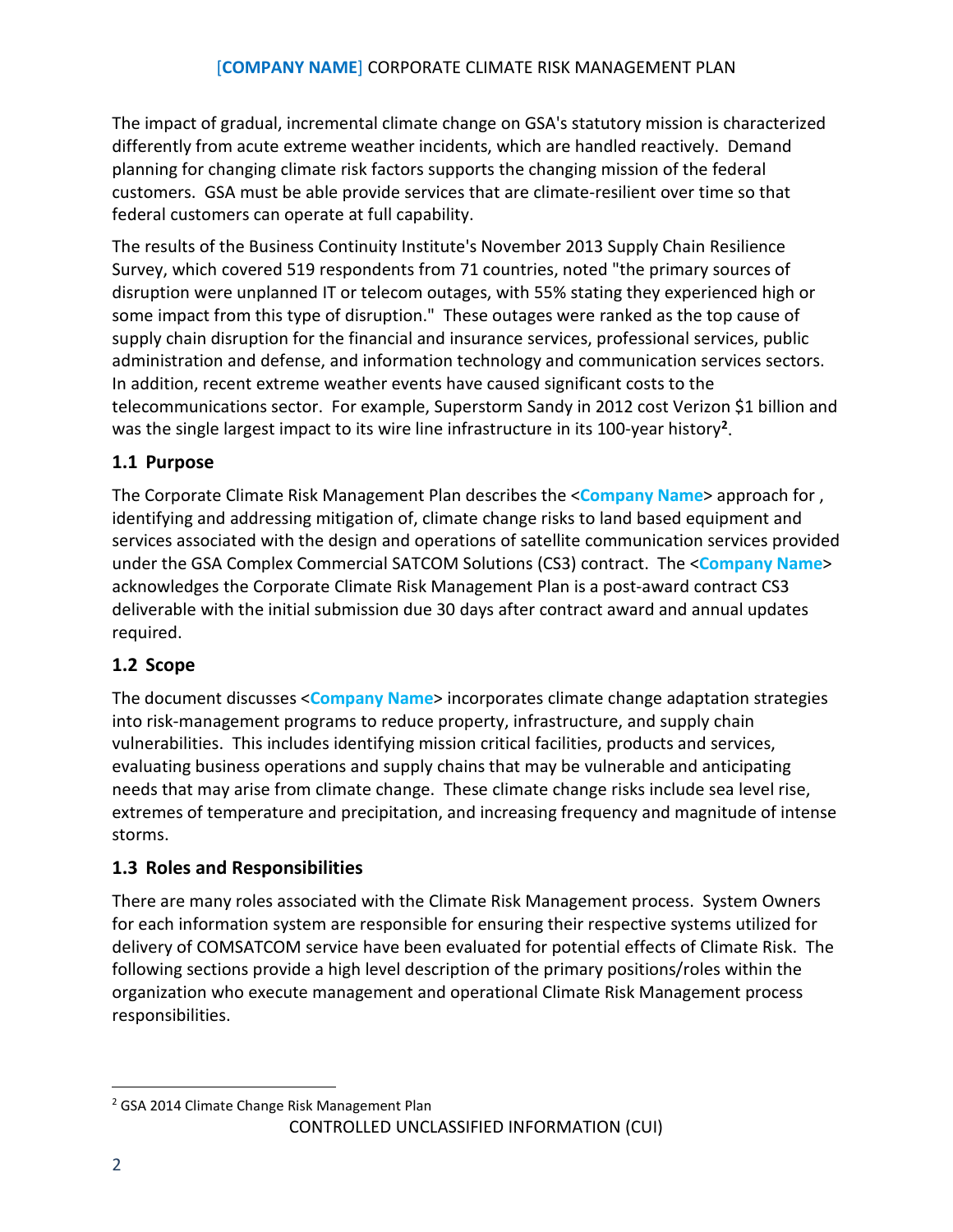#### <span id="page-5-0"></span>**1.3.1 Company position with ultimate responsibility**

**Describe the Climate Risk Management responsibilities assigned to the Chief Executive Officer (CEO)/President/etc.**

#### <span id="page-5-1"></span>**1.3.2 Other company positions with responsibility for Climate Risk Management**

**(Add as many positions as required.)**

**Describe the Climate Risk Management roles and responsibilities assigned to other personnel within the organization**

# <span id="page-5-2"></span>**2. Strategic Analysis**

For the Climate Risk Management Plan, Strategic Analysis can be defined as the process of developing strategy for a business by researching the business and the environment in which it operates<sup>[3](#page-5-3)</sup>. GSA's Strategic Planning is based in part on requirements established in the GPRA Modernization Act which requires agencies to develop: Strategic Plans, which include a mission statement, set out long-term goals, objectives, and strategic measures, and describe strategies to achieve them over a four-year time horizon; Annual Performance Plans, which provide annual performance measures and activities toward the long-term Strategic Plan; and Annual Performance Reports, which evaluate an agency's success in achieving the annual performance measures [4.](#page-5-4)

Executive Order (EO) 13653 defines adaptation as an "adjustment in natural or human systems in anticipation of or response to a changing environment in a way that effectively uses beneficial opportunities or reduces negative effects."

Climate change adaptation is a qualitative, iterative process that addresses risk vulnerability, adaptive capacity, preparedness<sup>[5](#page-5-5)</sup>, and resiliency<sup>[6](#page-5-6)</sup>. It involves not only coping with immediate problems more efficiently, but also establishing and maintaining a reserve sufficient to cope with multiple (or more severe) stressors in anticipation of future changes. In essence, climate change adaptation requires building a robust capacity to manage risk.

The below text with **red font** from the GSA 2014 Climate Change Risk Management Plan provides information on strategic analysis. **Please read the guidance and describe how <Company Name> applies this guidance in conducting strategic analysis of climate risk (to include long-term goals and progress evaluation measures).** 

### **Replace the text within the brackets [].**

<span id="page-5-6"></span> $6$  "Resilience "means the ability to anticipate, prepare for, and adapt to changing conditions and withstand, respond to, and recover rapidly from disruptions (EO 13653).

<span id="page-5-3"></span> <sup>3</sup> http://www.businessdictionary.com/definition/strategic-analysis.html.

<span id="page-5-4"></span><sup>4</sup> GSA FY 2014-2018 Strategic Plan

<span id="page-5-5"></span><sup>5</sup> " Preparedness" means actions taken to plan, organize, equip, train, and exercise to build, apply, and sustain the capabilities necessary to prevent, protect against, ameliorate the effects of, respond to, and recover from climate change related damages to life, health, property, livelihoods, ecosystems, and national security (EO 13653).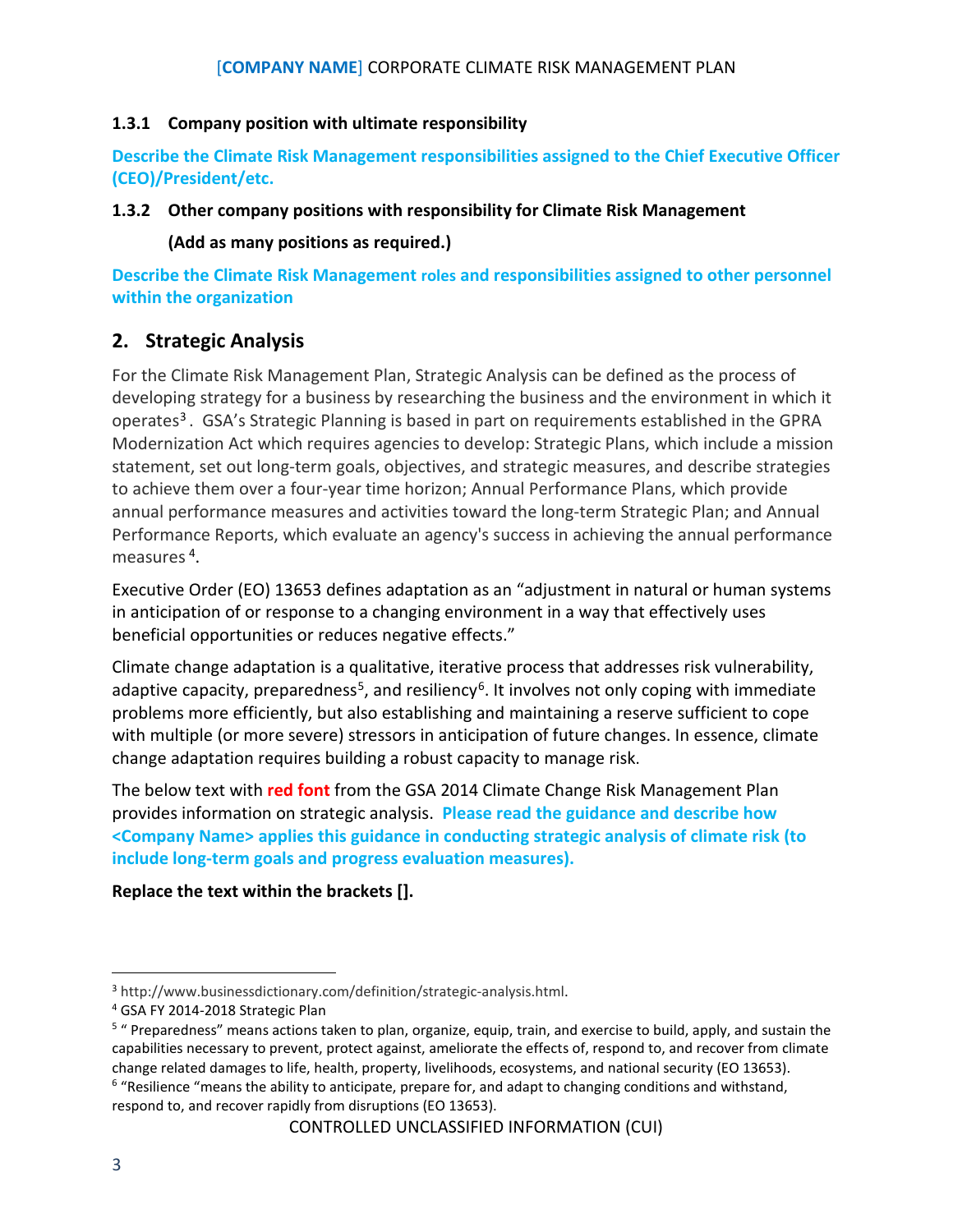**[***GSA is engaged in managing acute and chronic climate risks for two primary strategic objectives - securing federal investments in real property and supply chains for products and services, and supporting the long-term mission continuity of our customers. GSA has relied on scenario planning for strategic development to generate risk management options. Implementation has revealed strategy execution barriers which, in their current form, hinder and frustrate progress to incorporate climate and adaptation factors across GSA.*

- *Limited understanding of climate risks (Many agencies are struggling to understand the value or urgency of directing already limited resources towards identifying and addressing climate risks.)*
- *Perceived lack of immediacy and relevance about climate risks (Agency staff assume that climate change will not begin to impact GSA for many decades and therefore do not feel there is a need to develop strategies to address these risks today. It is also difficult for people across all organizations within GSA, and at all levels, to make the connection between their key business priorities (such as growth in sales, budgetary and time constraints, and cost savings), and the long-term need to prepare the business to adapt to the effects of climate change.)*
- *Limited budgets and budget process (Adaptation actions and strategies can be perceived as expensive, and it is unclear who should pay for them. Sometimes the benefits of investing in adaptation are outside the scope and timeframe of investment and budget decisions.)***]**

# <span id="page-6-0"></span>**3. Risks/Impacts**

The below text with **red font** provides additional guidance on climate impacts associated with the telecommunications sector[7](#page-6-1). **Please read the guidance and describe how <Company Name> assesses these and other climate change risk to various infrastructure functions provided to the clients agencies such as network connectivity.**

#### **Replace the text within the brackets [].**

#### **[***Temperature*

- *Increases in temperature and higher frequency, duration, and intensity of heat waves create an additional burden on keeping equipment cool, resulting in increased failure rates.*
- *Increases in mean temperature may increase the operating temperature of network equipment, leading to malfunction or premature failure if it surpasses design limits.*
- *Increases in temperature can stress telecommunications equipment and infrastructure, reducing life span.*
- *Increased energy demand during heat waves can result in power outages, which can affect the delivery of telecommunications services.*

#### *Precipitation*

<span id="page-6-1"></span> <sup>7</sup> Climate Risks Study for Telecommunications and Data Center Services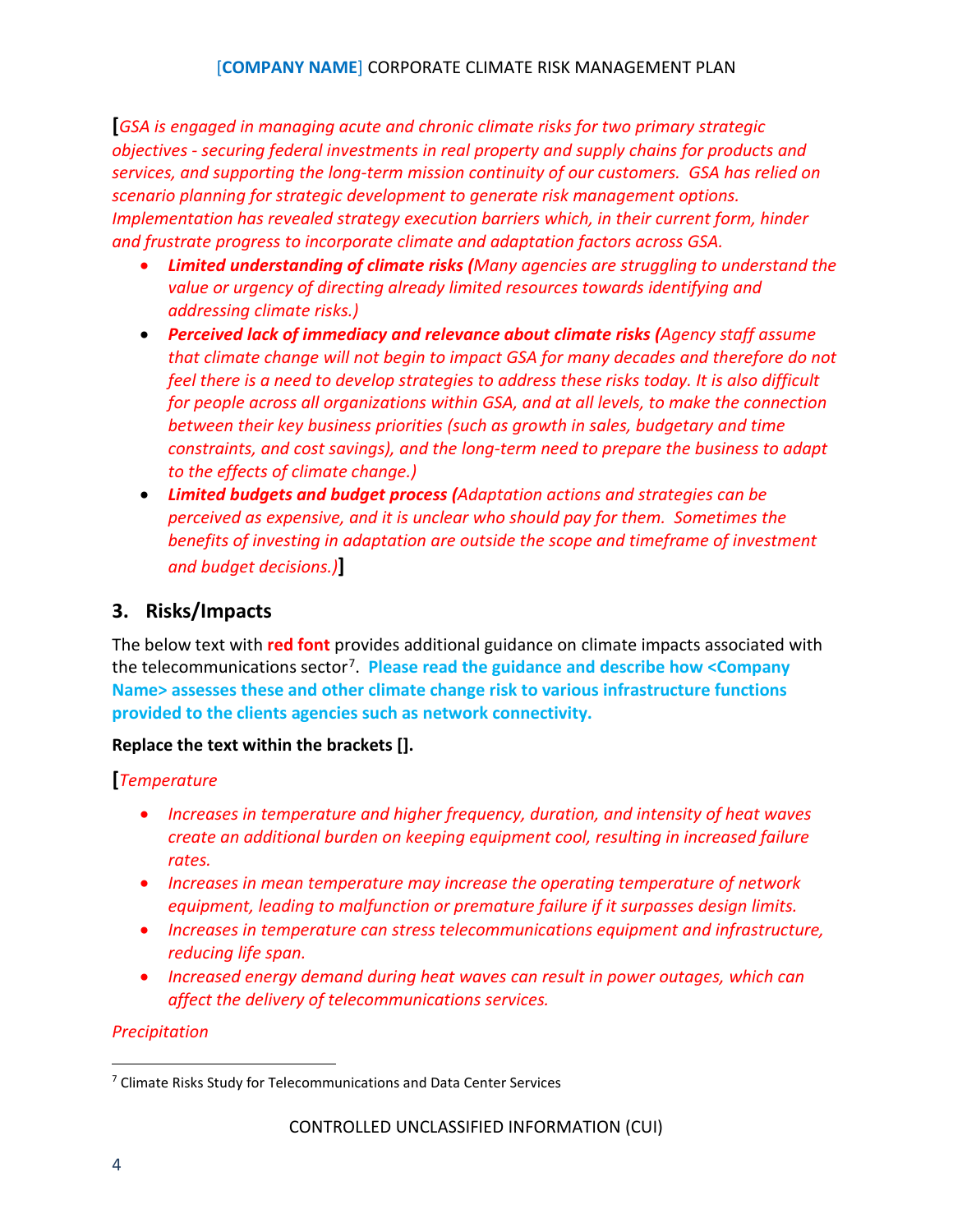- *Increased precipitation (rain or snow) leads to a higher risk of flooding low-lying and underground infrastructure and facilities, as well as erosion or flood damage to transport structures, potentially exposing cables.*
- *Icing during rain may impact telecommunication lines and infrastructure.*
- *Decreased precipitation, in combination with increased temperatures, may increase the incidence of fires, which poses a risk to infrastructure, especially in rural or remote locations.*
- *Increased precipitation and humidity can affect the radio spectrum on which wireless communications rely. Rain and snow absorb signals at some frequencies; therefore heavy precipitation can result in some transmitted signals not being received clearly or at all. Some services may also require increased transmission powers in order to withstand poorer weather without experiencing outage. As a result, this could limit the number of users supported in a given spectrum band.*

#### *Storms, Wind, and Extreme Events*

- *Increases in storm frequency or intensity increase the risk of damage to above-ground transmission infrastructure (masts, antennae, switch boxes, aerials, overhead wires, and cables), which are often final access connections to homes and businesses, and may negatively impact telecommunications service delivery.*
- *An increase in storm frequency could lead to more lightning strikes, which can damage transmitters and overhead cables, causing power outages.*
- *Increased frequency and intensity of extreme weather events around the world increase the risk of interrupting materials supply (by disrupting air and sea transport) and manufacturing operations.*
- *Increased frequency and intensity of extreme weather events increase the risk of disruption to the electricity supply on which telecommunications rely.*
- Extreme weather events may make it difficult for employees to get to work or for *maintenance employees to access infrastructure, particularly in remote transmission networks.*

#### *Humidity*

- *Changes in humidity may lead to changes in patterns and rates of the corrosion of equipment.*
- *Higher levels of humidity may also lead to new dehumidification requirements to maintain internal environments within system tolerance ranges, as too much condensation can lead to short-circuiting or lead to water ingress.*

#### *Sea-level rise*

- *Rising sea levels and corresponding increases in storm surges increase the risk of saline corrosion of coastal telecommunications infrastructure as well as erosion or inundation of coastal and underground infrastructure.*
- *Sea-level rise may also lead to changes in the reference datum for some telecommunication transmission calculations.*

CONTROLLED UNCLASSIFIED INFORMATION (CUI)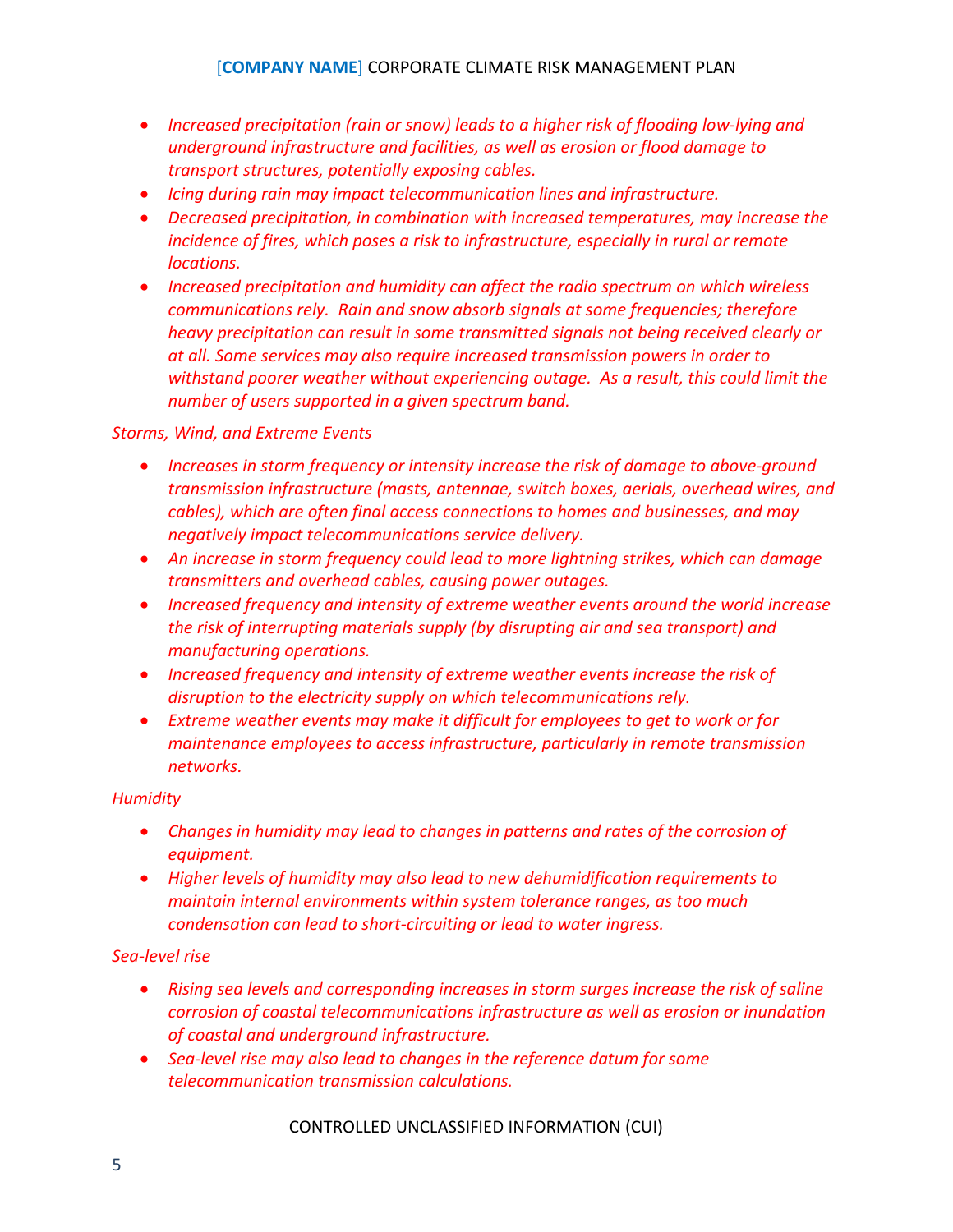• *Rising sea levels will impact the operation of data centers and service centers upon which telecommunications rely.***]**

## <span id="page-8-0"></span>**4. Challenges**

The below text with **red font** from the GSA 2014 Climate Change Risk Management Plan briefly describes some challenges for addressing climate change. **Please read the guidance and describe some of the <Company Name> challenges (e.g., resource requirements) and planned or ongoing actions to address these for climate risk management.**

#### **Replace the text within the brackets [].**

**[***Climate change adaptation planning efforts, which translate into future cost avoidance, seemingly align with GSA's actions over the past three year to reduce agency costs. However, the adaptation aspect of agency risk management is new and unfamiliar, the scope is extremely broad, and the return on investment is often uncertain and realized in the long term.*

*GSA and other federal agency staff struggle to understand how climate change presents risks to their supply chains. This is a challenge not only for adaptation staff, but also for agency leadership and management. While GSA strives to build awareness of climate risks in the supply chain through its training and pilot activities, staff still struggle to understand the risks and what they can, or should, do to manage the risks.***]**

# <span id="page-8-1"></span>**5. Management Approach**

**Please discuss how the following organizational functional areas have been incorporated into the <Company Name> approach for climate risk management:**

- **Enterprise Overview and Contingency Plan Constraints**
- **Mission and Architecture Overview**
- **Data Replication and Backup**
- **Contingency Plan Assumptions & Constraints**
- **Continuity of Operations Plan**
- **Backup and Recovery Procedures (Include Server File System Backups; Database Backups; and Recovery Procedures)**
- **Network Management and Operations**
- **Resource Requirements**
	- **People**
	- **Data**
	- **System Software System Software (Include operating systems and application system software)**
	- **Hardware**
	- **Communications**
	- **Space Systems**
	- **Terrestrial**
	- **Teleports**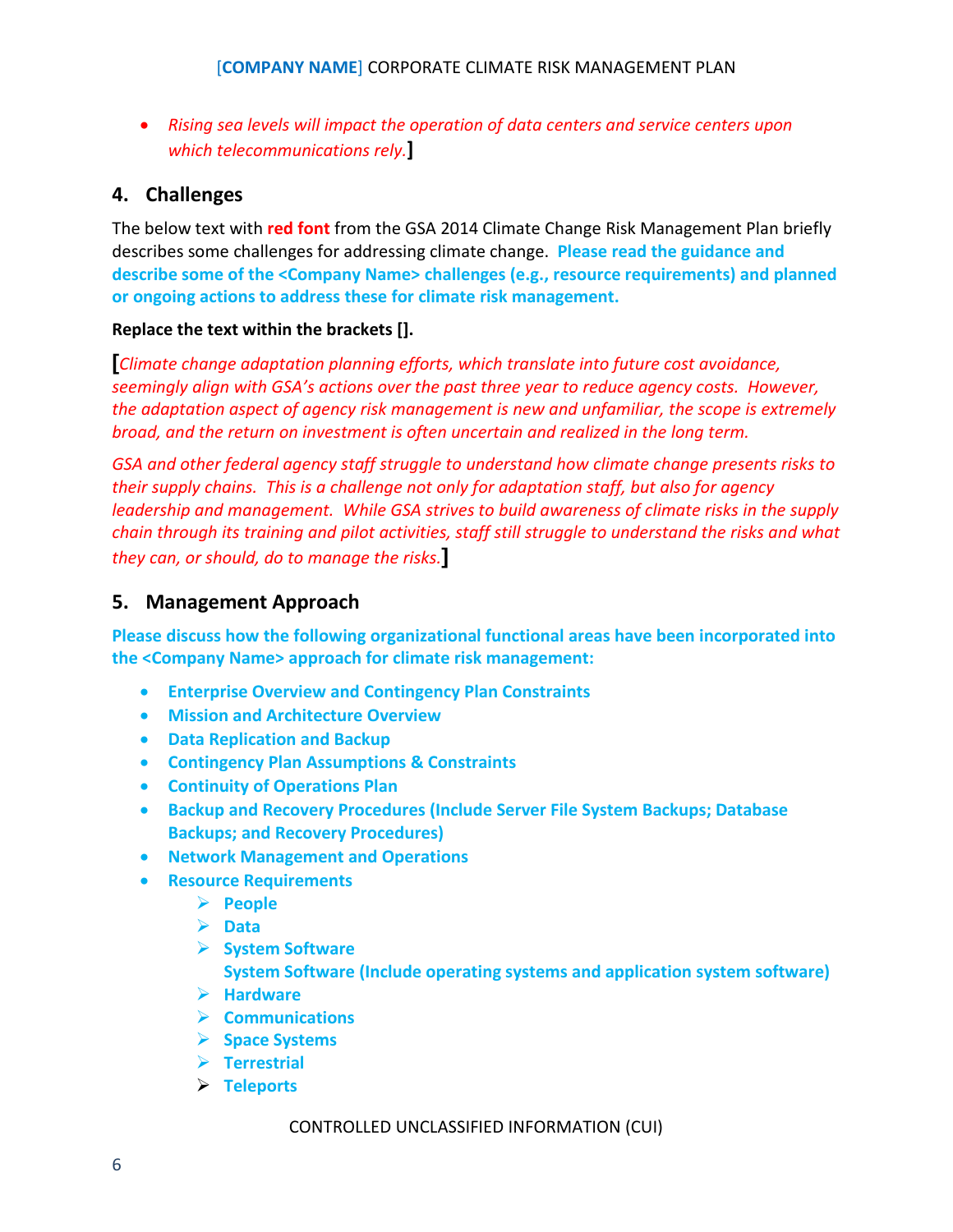### [**COMPANY NAME**] CORPORATE CLIMATE RISK MANAGEMENT PLAN

# **Appendix A: Acronyms**

# <span id="page-9-0"></span>**NOTE: Add additional acronyms (if required)**

| <b>COMSATCOM</b> | <b>Commercial Satellite Communications</b> |
|------------------|--------------------------------------------|
| CS <sub>3</sub>  | <b>Complex Commercial SATCOM Solutions</b> |
| FO               | <b>Executive Order</b>                     |
| <b>GPRA</b>      | Government Performance and Results Act     |
| GSA              | <b>General Services Administration</b>     |
| ICT              | Information and Communications Technology  |